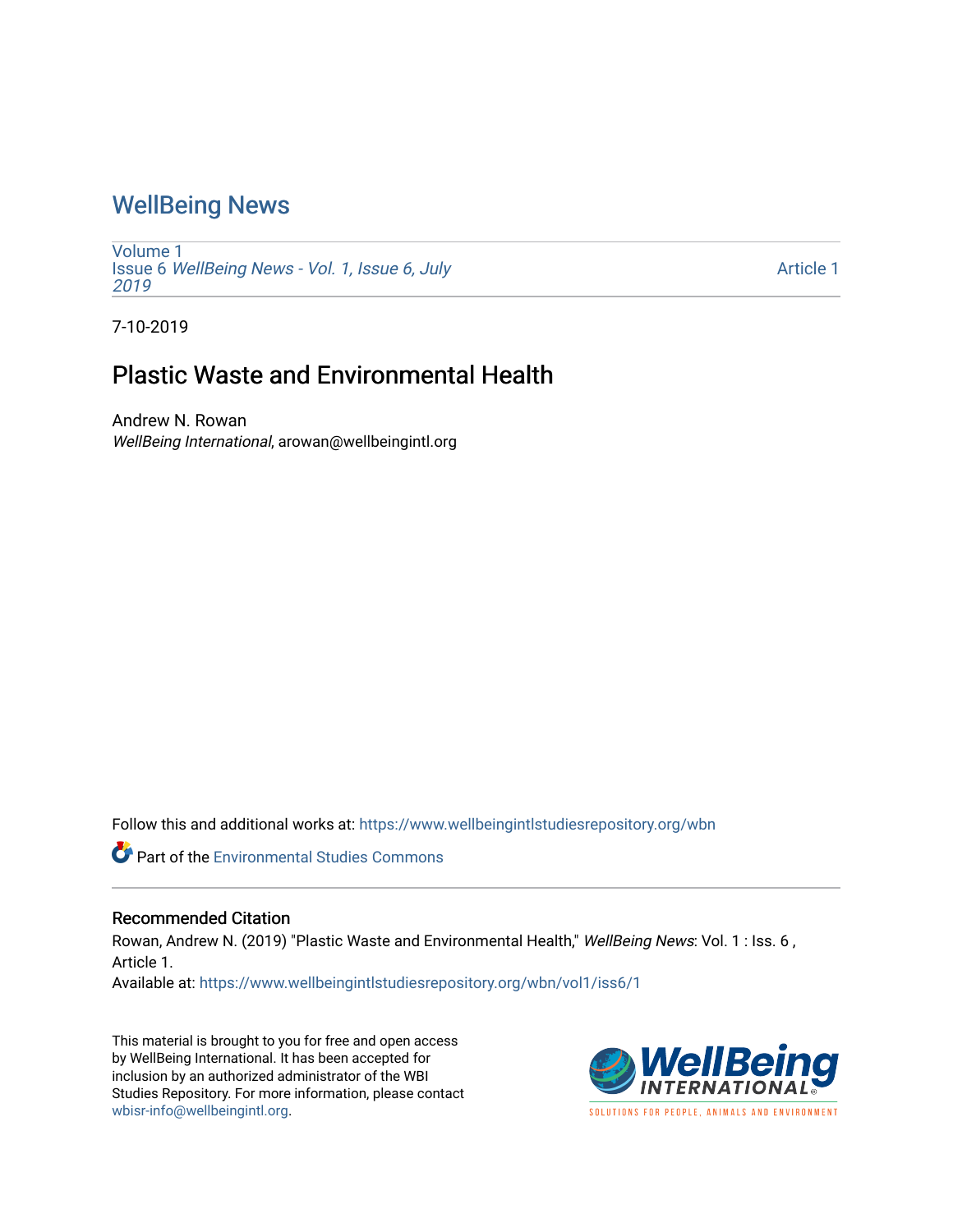

## Jul 10, 2019 Plastic Waste and Environmental Health

By Andrew Rowan, DPhil

In May of this year, the EU adopted new rules on single-use plastic items and plastic fishing gear to reduce marine plastic waste. According to the press release, there is a growing sense of urgency among EU citizens about the need to stop plastic pollution in the oceans. This has led to the EU placing a ban on single-use plastics that will become effective in 2021. In the UK, Boots, a health and beauty chain with 2,485 outlets, will stop offering plastic bags at check-outs by early next year. In addition, the seven largest supermarket chains have reduced the sale of single-use plastic bags by 86% in just four years (from 7.6 billion bags in 2014 to 1 billion in 2017-2018). But the ocean plastics issue is not just an issue for European citizens. It is a worldwide problem and a movement that has exploded into public consciousness in just the last few years.

For example, Prime Minister Modi of India, whose party has just won a second 5-year term in power, vowed in 2018 that India would eliminate all single-use plastics by 2022. Last month, Prime Minister Justin Trudeau of Canada announced his government would ban single-use plastics and take additional actions to address the problem of plastic pollution. In January 2019, Peru started restricting single-use plastic bags. While the EU is taking steps to reduce its plastic waste footprint, the US has also enacted a law, the Save our Seas Act, which President Trump signed in October of 2018 to focus more attention on marine debris and preventing further accumulation of rubbish in the oceans.

In May of this year, 186 countries (all parties to the 1989 Basel Convention on